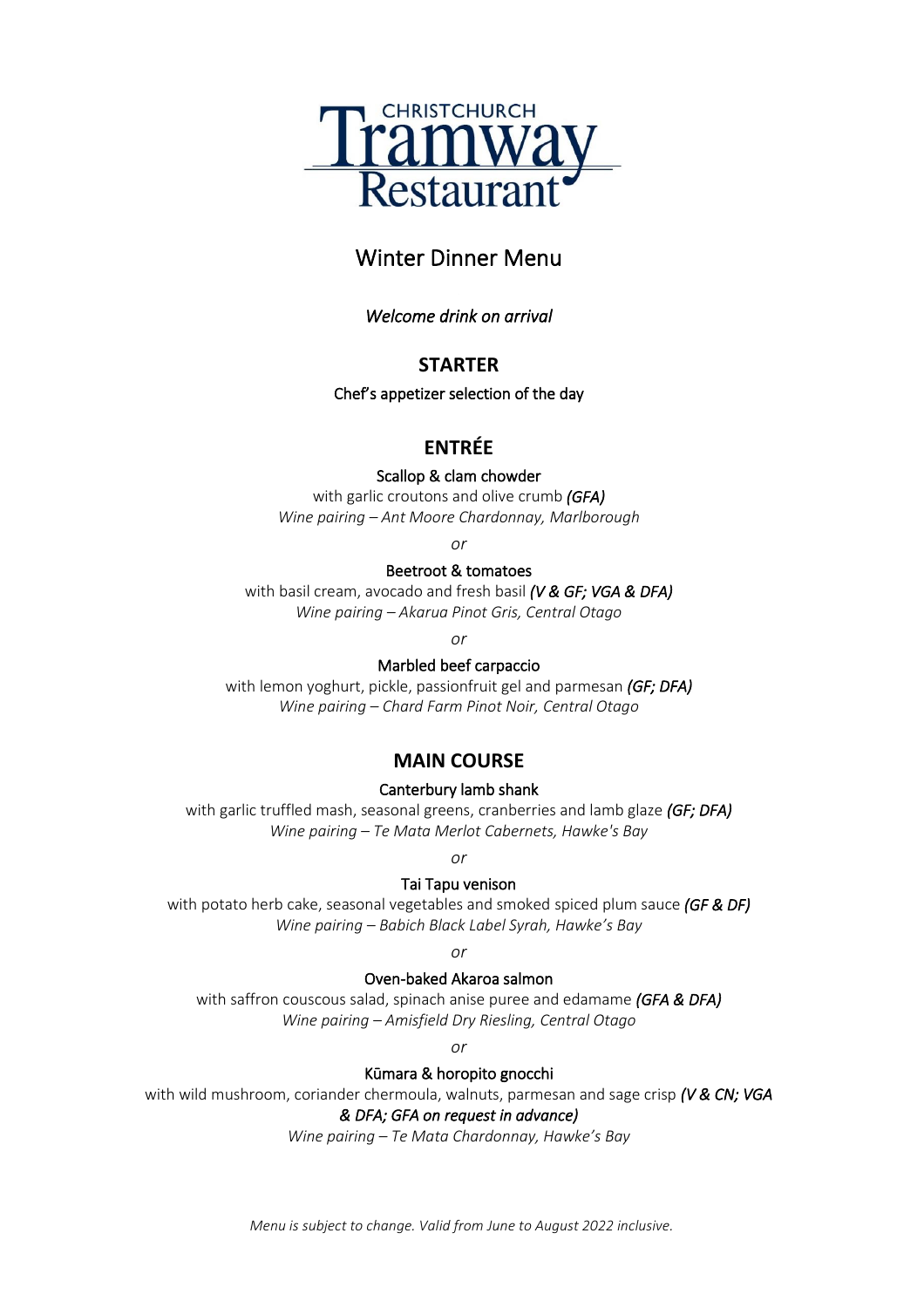

### **DESSERT**

Earl Grey, white chocolate & pear

Earl Grey white chocolate mousse, caramelised pear compote, chocolate sponge and gingerbread crumble *(GF & CN)* 

*Wine pairing – Forrest Botrytised Riesling*

*or*

#### Orange chocolate entremet

Dark chocolate mousse, orange crémeux, chocolate sponge and candied cacao nib glaze *(GF) Wine pairing – Lustau Pedro Ximenez Sherry*

*or*

New Zealand cheese plate

trio of local cheeses with fig parfait, honeycomb, candied pecans and crackers *(GFA & CN) Wine pairing – Torlesse Reserve Port*

*Dairy free/vegan dessert option available on request: please ask our team for details.* 

## *Tea or coffee to finish*

# \$125 per person

*Dinner tour lasts approximately 2-2.5 hours*

## Wine pairing package available for \$35 per person

GF – Gluten Free | DF – Dairy Free | V – Vegetarian | VG – Vegan | A – Available | CN – Contains Nuts